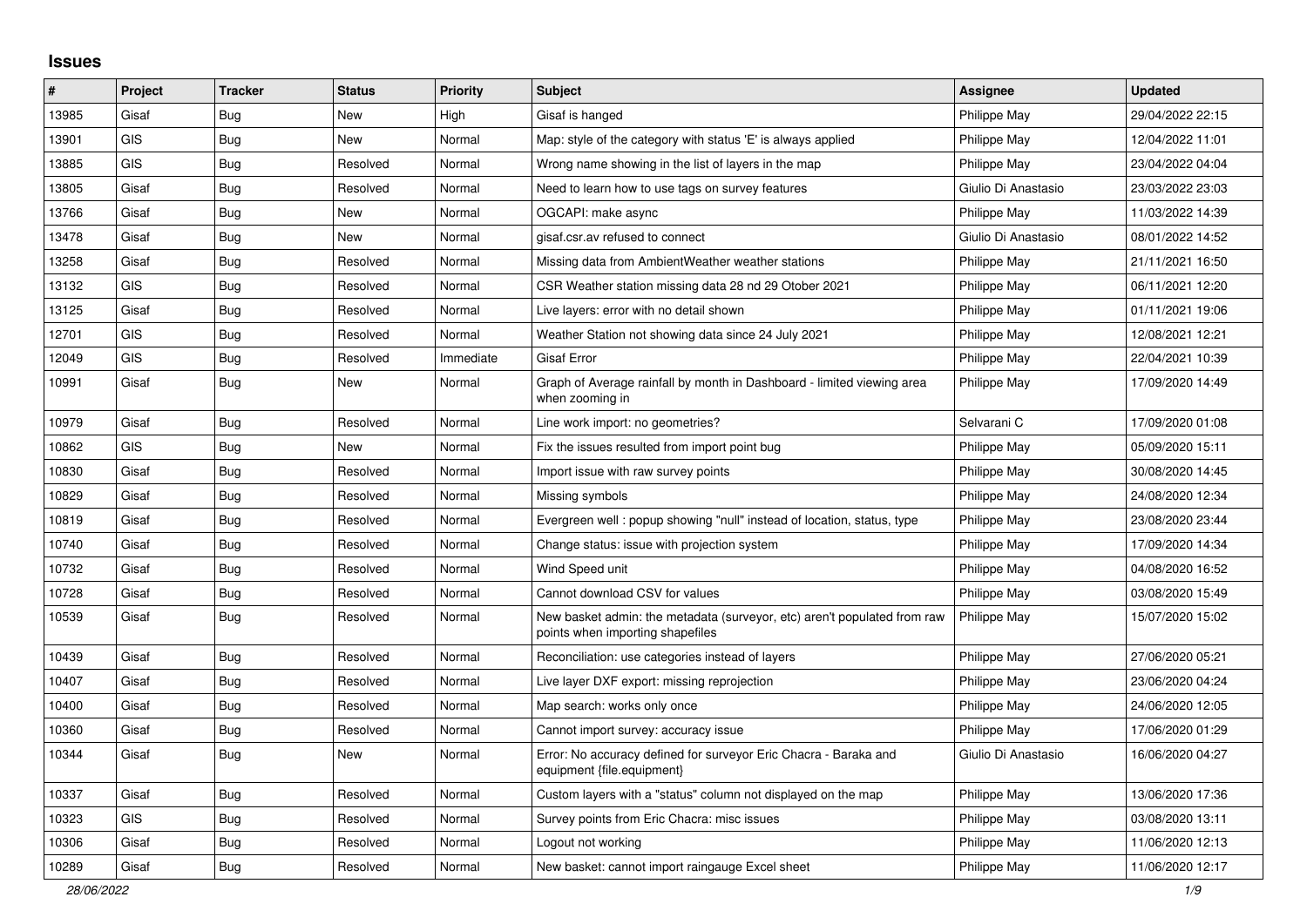| #     | Project    | <b>Tracker</b> | <b>Status</b> | Priority | Subject                                                                                               | Assignee                | <b>Updated</b>   |
|-------|------------|----------------|---------------|----------|-------------------------------------------------------------------------------------------------------|-------------------------|------------------|
| 10228 | Gisaf      | <b>Bug</b>     | New           | Normal   | Telephone box: geopackage error while downloading, geometry wrong in<br>shape file                    | Giulio Di Anastasio     | 28/05/2020 18:09 |
| 10213 | Gisaf      | <b>Bug</b>     | Resolved      | Normal   | Point showing in the reconciliation pop-up but error while reconciling                                | Philippe May            | 26/06/2020 14:37 |
| 10180 | Gisaf      | <b>Bug</b>     | Resolved      | Normal   | Error importing Johan's shapefile                                                                     | Philippe May            | 27/05/2020 15:34 |
| 10170 | <b>GIS</b> | Bug            | <b>New</b>    | Normal   | Fix logout                                                                                            |                         | 23/05/2020 16:48 |
| 10149 | Gisaf      | <b>Bug</b>     | Resolved      | Normal   | Import basket: fix authorization auto import                                                          | Philippe May            | 09/06/2020 23:09 |
| 10140 | Gisaf      | Bug            | New           | Normal   | Admin: sort out manager role                                                                          | Philippe May            | 19/05/2020 19:22 |
| 10125 | Gisaf      | <b>Bug</b>     | Resolved      | Normal   | Feature with Status other than existing, not showing in the map (example:<br>future building outline) | <b>Philippe May</b>     | 20/05/2020 04:05 |
| 10123 | Gisaf      | Bug            | Resolved      | Normal   | Basket Upload: store not saved                                                                        | Philippe May            | 19/05/2020 17:36 |
| 10122 | Gisaf      | Bug            | Resolved      | Normal   | Reconciliation: missing categories                                                                    | Philippe May            | 19/05/2020 02:53 |
| 9603  | Gisaf      | Bug            | New           | Normal   | Map: clean memory after removing layer                                                                | <b>Philippe May</b>     | 20/01/2020 13:05 |
| 9602  | Gisaf      | Bug            | Resolved      | Normal   | Map: ability to cancel download                                                                       | Philippe May            | 20/01/2020 18:32 |
| 9519  | Gisaf      | <b>Bug</b>     | Resolved      | Normal   | Map info: fix icons                                                                                   | Philippe May            | 02/01/2020 13:11 |
| 9493  | Gisaf      | <b>Bug</b>     | Resolved      | Normal   | Plotly png download resize frame                                                                      | Philippe May            | 26/12/2019 16:37 |
| 9468  | Gisaf      | <b>Bug</b>     | Feedback      | Normal   | "Find my Location" button on map returns strange result !!                                            | <b>Richard Presley</b>  | 20/12/2019 19:36 |
| 9465  | Gisaf      | Bug            | Resolved      | Normal   | Export plots to PNG missing axis labels                                                               | Philippe May            | 08/01/2020 11:35 |
| 9036  | Gisaf      | <b>Bug</b>     | Resolved      | Normal   | Fix login indicator                                                                                   | Philippe May            | 03/10/2019 15:15 |
| 8763  | <b>GIS</b> | <b>Bug</b>     | New           | Normal   | Calculation of Run-off volume and Vegetation classification                                           |                         | 05/08/2019 11:16 |
| 8756  | Gisaf      | Bug            | Resolved      | Normal   | Map: handle errors when layers (eg, in base maps) don't actually exist                                | Philippe May            | 02/08/2019 16:40 |
| 8231  | Gisaf      | <b>Bug</b>     | Resolved      | Normal   | Fix status in table definition of new categories                                                      | Philippe May            | 03/05/2019 17:26 |
| 7957  | <b>GIS</b> | <b>Bug</b>     | Feedback      | High     | Export polygon shapefiles do not show "holes"                                                         | Philippe May            | 04/04/2019 16:14 |
| 7937  | GIS        | Bug            | Resolved      | Normal   | Retention wall is not properly display in GIS,                                                        | Pushparaj Muthukrishnan | 23/03/2019 15:52 |
| 7584  | Gisaf      | <b>Bug</b>     | In Progress   | Normal   | Error with large integers (graphql)                                                                   | Philippe May            | 20/09/2019 10:52 |
| 7554  | GIS        | <b>Bug</b>     | Resolved      | Normal   | Cannot auto import points for project RZ                                                              | Philippe May            | 04/02/2019 16:31 |
| 7552  | <b>GIS</b> | <b>Bug</b>     | Resolved      | Normal   | error in auto import of raw points to point shapefiles                                                | Philippe May            | 05/02/2019 11:13 |
| 7551  | GIS        | Bug            | Resolved      | Normal   | error while downloading shapefiles from gisaf                                                         | Philippe May            | 06/02/2019 09:10 |
| 7243  | GIS        | Bug            | Resolved      | Normal   | Cannot view well level for some well                                                                  | Bala Ramachandran       | 11/12/2018 15:21 |
| 6538  | Gisaf      | Bug            | New           | Normal   | Well level: improve the form and input processing (dry checkbox)                                      | Philippe May            | 12/03/2019 11:09 |
| 6090  | Gisaf      | Bug            | New           | Low      | Polygon rendering issue                                                                               | Philippe May            | 07/03/2019 16:24 |
| 5988  | Gisaf      | <b>Bug</b>     | Resolved      | Normal   | problem with the flow from origin of wastewater to the component                                      | Philippe May            | 08/06/2018 15:14 |
| 5974  | Gisaf      | Bug            | Resolved      | Normal   | Issues in uploading readings into GISAF using interface                                               | Philippe May            | 06/02/2019 09:25 |
| 3368  | <b>GIS</b> | <b>Bug</b>     | Resolved      | Urgent   | Cannot upload data                                                                                    | Philippe May            | 21/12/2016 12:10 |
| 14090 | GIS        | Feature        | Resolved      | Normal   | Move to SDDs after failure of one HDD in the RAID array of the domUs                                  | Philippe May            | 27/05/2022 16:28 |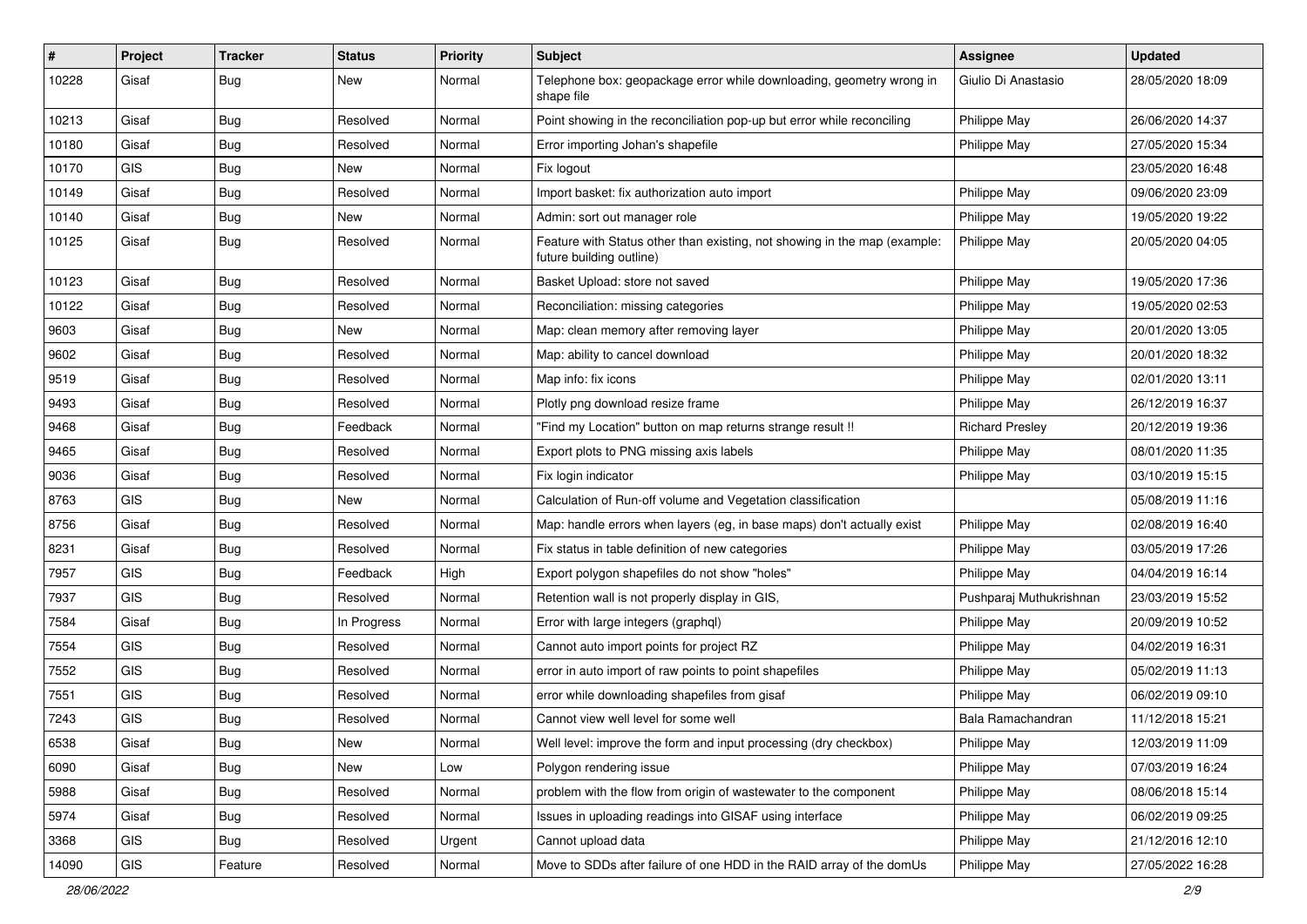| #     | Project                                | Tracker | <b>Status</b> | <b>Priority</b> | Subject                                                           | <b>Assignee</b>     | <b>Updated</b>   |
|-------|----------------------------------------|---------|---------------|-----------------|-------------------------------------------------------------------|---------------------|------------------|
| 13968 | Geomatic<br>studio models<br>for Gisaf | Feature | Resolved      | Normal          | Create layers and all for the LB records                          | Philippe May        | 28/04/2022 17:18 |
| 13597 | <b>GIS</b>                             | Feature | New           | Normal          | Courage well: tags to add after publishing                        | Giulio Di Anastasio | 03/02/2022 17:14 |
| 12976 | <b>GIS</b>                             | Feature | <b>New</b>    | Normal          | Weather Station not recording data on 3rd October 2021            | Giulio Di Anastasio | 05/10/2021 23:07 |
| 12714 | Gisaf                                  | Feature | New           | Normal          | Dana well correction factor changed                               | Giulio Di Anastasio | 21/09/2021 12:57 |
| 12646 | Geomatic<br>studio models<br>for Gisaf | Feature | New           | Normal          | Add and import new data from Johan for OFC                        | Philippe May        | 01/08/2021 19:46 |
| 12491 | Gisaf                                  | Feature | Resolved      | Normal          | Measure distances on the map                                      | Philippe May        | 11/07/2021 11:51 |
| 12075 | <b>GIS</b>                             | Feature | Resolved      | High            | CSR Weather Station not showing since 22 of april 2021            | Philippe May        | 29/04/2021 15:34 |
| 11907 | Gisaf                                  | Feature | Resolved      | Normal          | Allow specific project list for custom models                     | Philippe May        | 19/03/2021 16:13 |
| 11762 | Gisaf                                  | Feature | Resolved      | Normal          | Switch from Mapbox to Maplibre                                    | Philippe May        | 20/11/2021 15:21 |
| 11678 | Geomatic<br>studio models<br>for Gisaf | Feature | New           | Normal          | Add new models for AVES                                           | Philippe May        | 02/02/2021 12:13 |
| 11649 | Gisaf                                  | Feature | Resolved      | Normal          | Wells timeline dashboard misc. improvements                       | Philippe May        | 27/01/2021 15:47 |
| 11577 | Gisaf                                  | Feature | Resolved      | Normal          | Dashboard: multiple sections per page                             | Philippe May        | 27/01/2021 12:37 |
| 11486 | <b>GIS</b>                             | Feature | New           | Normal          | Button Labels for wells details                                   | Philippe May        | 21/12/2020 10:26 |
| 11449 | Gisaf                                  | Feature | Resolved      | Normal          | Strip extra characters when importing survey CSV files            | Philippe May        | 10/12/2020 01:06 |
| 11441 | Geomatic<br>studio models<br>for Gisaf | Feature | New           | Normal          | Add models for AVES                                               |                     | 07/12/2020 16:42 |
| 11329 | <b>GIS</b>                             | Feature | New           | Normal          | <b>Boundary Stones Updation</b>                                   | Giulio Di Anastasio | 12/11/2020 18:03 |
| 10948 | Gisaf                                  | Feature | Resolved      | Normal          | Add WMS3 server capabilities (with pygeoapi)                      | Philippe May        | 14/09/2020 16:59 |
| 10920 | Gisaf                                  | Feature | Resolved      | Normal          | Add option to display labels on the map                           | Philippe May        | 07/09/2020 11:54 |
| 10741 | Gisaf                                  | Feature | Resolved      | Normal          | Add a way for changing status of a feature, given its original id | Philippe May        | 16/09/2020 17:35 |
| 10675 | Gisaf                                  | Feature | Resolved      | Normal          | Add attribution on map                                            | Philippe May        | 04/07/2021 13:58 |
| 10569 | Gisaf                                  | Feature | Resolved      | Normal          | Well Masterfile/Repository                                        | Philippe May        | 19/12/2020 17:10 |
| 10536 | Gisaf                                  | Feature | Resolved      | Normal          | Migrate PlottableModel.Actions.download csv value to plugins      | Philippe May        | 15/07/2020 15:07 |
| 10331 | Gisaf                                  | Feature | Resolved      | Normal          | Reconciliation: sort layer by alphabetical order                  | Philippe May        | 12/06/2020 17:45 |
| 10182 | Gisaf                                  | Feature | Resolved      | Normal          | Function to change status of surveyed features                    | Philippe May        | 15/07/2020 15:10 |
| 10152 | Gisaf                                  | Feature | Resolved      | Normal          | wells list in Measures Tab with only wells having measures        | Philippe May        | 10/06/2020 15:05 |
| 10151 | GIS                                    | Feature | Resolved      | Normal          | PG ADMIN installation on server                                   | Philippe May        | 23/05/2020 12:04 |
| 10014 | Gisaf                                  | Feature | Resolved      | Normal          | Interity checks                                                   | Philippe May        | 19/05/2020 19:23 |
| 9944  | Gisaf                                  | Feature | Resolved      | Normal          | Admin: manage categories                                          | Philippe May        | 10/04/2020 12:06 |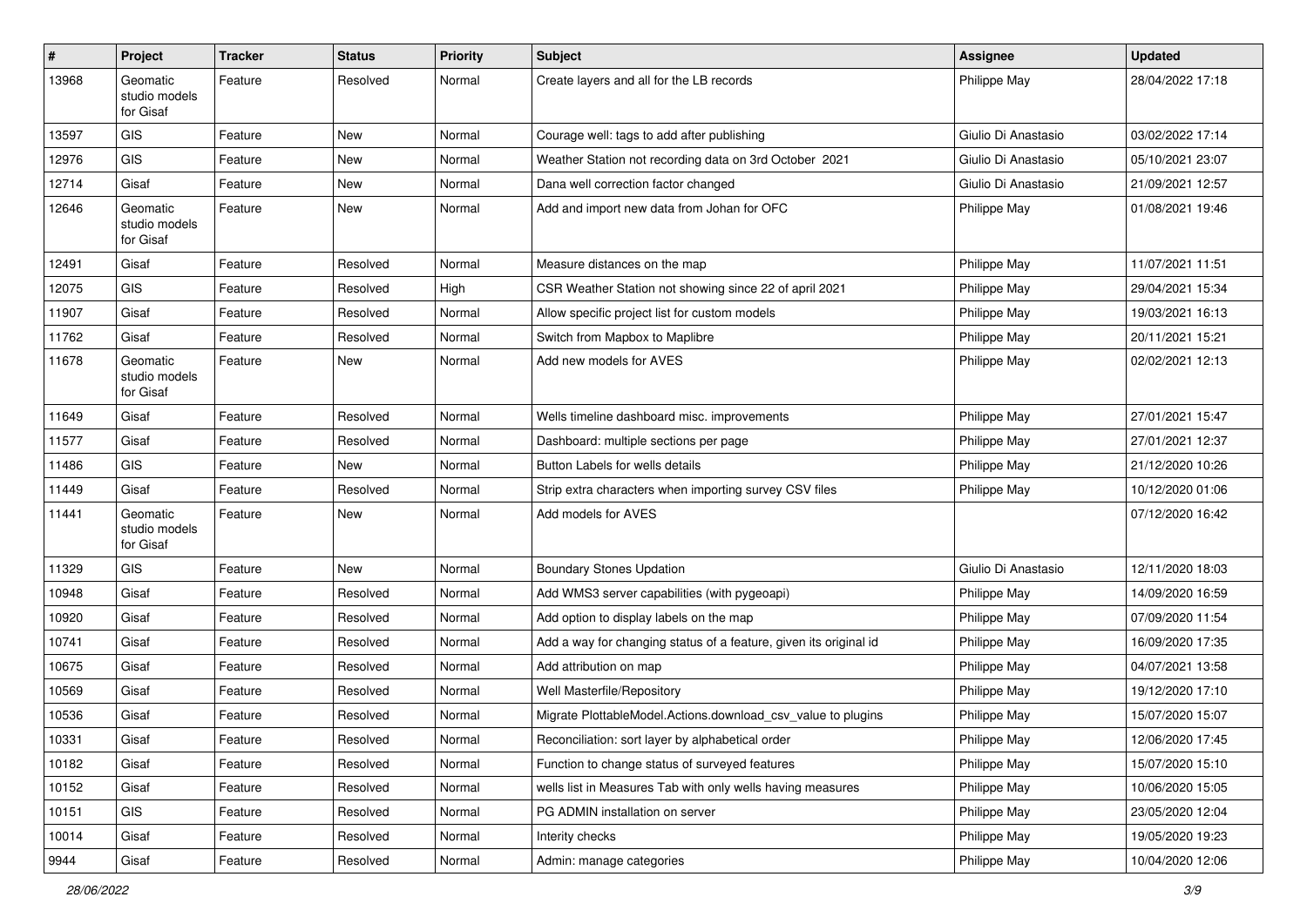| $\#$ | Project                                | <b>Tracker</b> | <b>Status</b> | <b>Priority</b> | <b>Subject</b>                                                                       | <b>Assignee</b>         | <b>Updated</b>   |
|------|----------------------------------------|----------------|---------------|-----------------|--------------------------------------------------------------------------------------|-------------------------|------------------|
| 9789 | Gisaf                                  | Feature        | New           | Normal          | Login: put in a dialog                                                               | Philippe May            | 28/02/2020 04:28 |
| 9749 | Gisaf                                  | Feature        | New           | Normal          | Strip extra characters in graphQL queries                                            | Philippe May            | 07/09/2020 12:48 |
| 9563 | Gisaf                                  | Feature        | Resolved      | Normal          | Live layers: add option to link to a map feature                                     | Philippe May            | 12/01/2020 22:22 |
| 9538 | Gisaf                                  | Feature        | New           | Normal          | Download shapefile of raw survey points facility - TO BE REMOVED?                    | Philippe May            | 07/01/2020 14:35 |
| 9534 | Gisaf                                  | Feature        | Resolved      | Normal          | GeoJson store: systematically use geodataframes                                      | Philippe May            | 07/01/2020 16:51 |
| 9517 | Gisaf                                  | Feature        | Resolved      | Normal          | Tags: add location                                                                   | Philippe May            | 03/01/2020 11:54 |
| 9516 | Gisaf                                  | Feature        | Resolved      | Normal          | Map: add option to grab link to the selected feature                                 | Philippe May            | 02/01/2020 15:42 |
| 9510 | Gisaf                                  | Feature        | Resolved      | Normal          | Automatically resample to daily when there's too much data                           | Philippe May            | 01/01/2020 14:12 |
| 9509 | Gisaf                                  | Feature        | Resolved      | Normal          | Update angular-plotly to 1.5.0                                                       | Philippe May            | 04/01/2020 12:05 |
| 9220 | GIS                                    | Feature        | Resolved      | High            | Setting the daily resampling of weather data starting from 8.30 am                   | Philippe May            | 08/01/2020 17:57 |
| 8721 | Gisaf                                  | Feature        | New           | Normal          | Survey data basket: handle the case when more than one file in the basket<br>per day | Philippe May            | 14/10/2020 17:01 |
| 8669 | Gisaf                                  | Feature        | Resolved      | Normal          | Groups of map layers                                                                 | Philippe May            | 26/07/2019 10:51 |
| 8630 | Gisaf                                  | Feature        | Resolved      | Normal          | Map: add option for filter with status                                               | Philippe May            | 10/07/2019 16:49 |
| 8262 | GIS                                    | Feature        | New           | Normal          | Change points into MISTAKES for updated cycle path and MM fence                      | Pushparaj Muthukrishnan | 09/05/2019 14:59 |
| 8060 | GIS                                    | Feature        | Resolved      | Normal          | Compilation of data on wells including elevation and CF (correction Factor)          | Debojyoti Mallick       | 13/05/2019 15:56 |
| 7817 | GIS                                    | Feature        | <b>New</b>    | Normal          | Updating dates for 66 records in the Benches attribute table.                        | Pavneet Kaur            | 15/03/2019 15:03 |
| 7776 | GIS                                    | Feature        | New           | High            | Text on IZ CAD file                                                                  | Pavneet Kaur            | 26/02/2019 12:57 |
| 7763 | GIS                                    | Feature        | Feedback      | Normal          | Infrastructure: migrate old-admin to the same server than gisaf                      | Philippe May            | 25/02/2019 11:11 |
| 7725 | Geomatic<br>studio models<br>for Gisaf | Feature        | Resolved      | Normal          | Add a button for generating reports                                                  | Philippe May            | 25/02/2019 13:08 |
| 7711 | Geomatic<br>studio models<br>for Gisaf | Feature        | Resolved      | Normal          | Add fields to component types                                                        | Philippe May            | 25/02/2019 13:06 |
| 7710 | Geomatic<br>studio models<br>for Gisaf | Feature        | Resolved      | Normal          | Add fields to the individual components                                              | Philippe May            | 25/02/2019 13:07 |
| 7709 | Geomatic<br>studio models<br>for Gisaf | Feature        | Resolved      | Normal          | Waste water treatment plant improvements                                             | Philippe May            | 19/03/2019 23:58 |
| 7696 | Geomatic<br>studio models<br>for Gisaf | Feature        | Resolved      | Normal          | HT Cables shapefile from Johan                                                       | Philippe May            | 25/02/2019 18:54 |
| 7527 | Gisaf                                  | Feature        | Resolved      | Normal          | Give an option to resample data for graphs (eg. rain gauge)                          | Philippe May            | 07/03/2019 16:24 |
| 7379 | Gisaf                                  | Feature        | New           | Low             | Make Gisaf installable (Progressive Web App)                                         | Philippe May            | 02/02/2019 10:27 |
| 6099 | Gisaf                                  | Feature        | New           | Low             | Sanic/Gino admin                                                                     | Philippe May            | 07/03/2019 16:24 |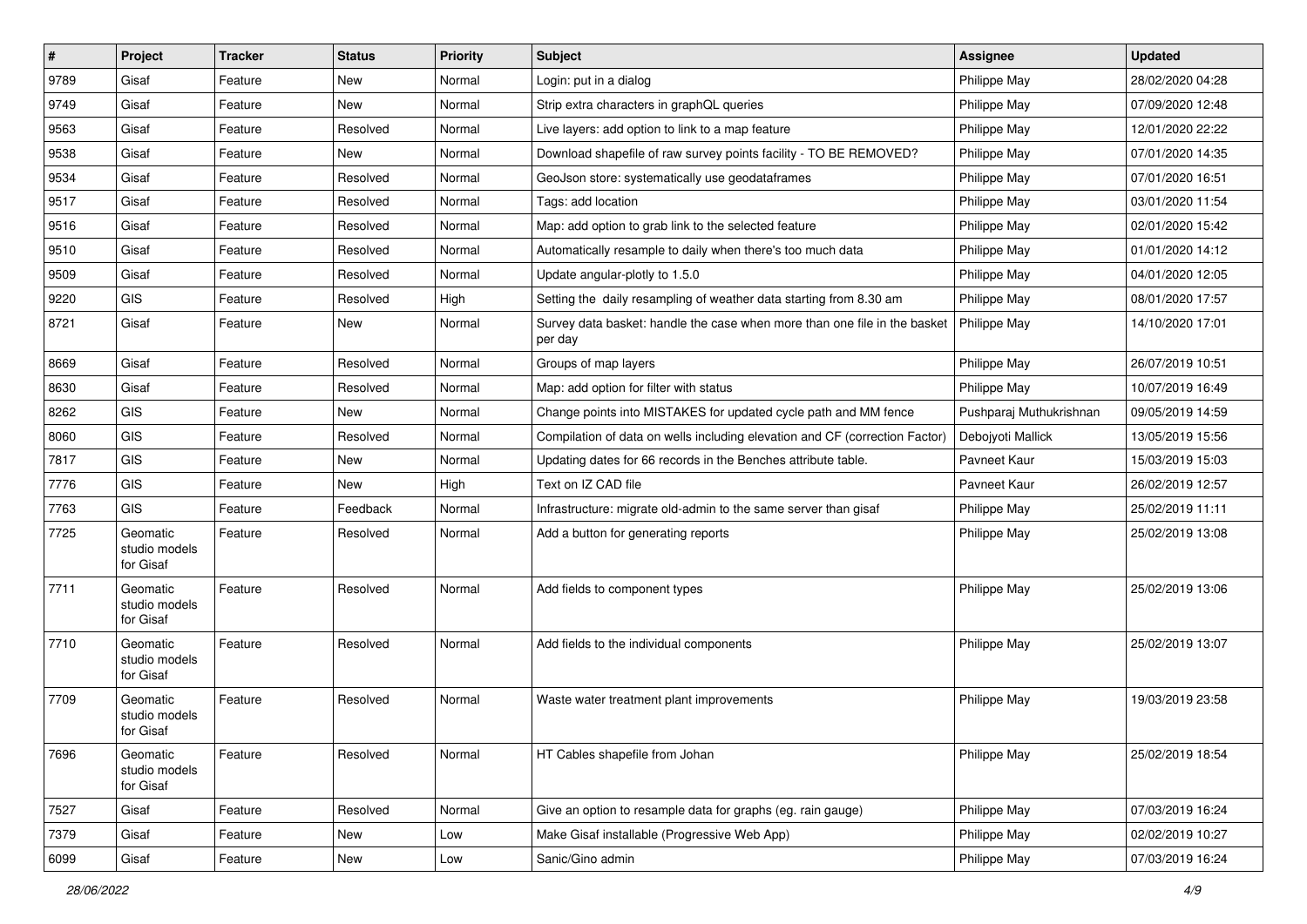| $\vert$ # | Project    | <b>Tracker</b> | <b>Status</b> | <b>Priority</b> | Subject                                                             | <b>Assignee</b>         | <b>Updated</b>   |
|-----------|------------|----------------|---------------|-----------------|---------------------------------------------------------------------|-------------------------|------------------|
| 5618      | Gisaf      | Feature        | Resolved      | Low             | Export layers as DXF                                                | Philippe May            | 05/03/2019 12:42 |
| 5033      | Gisaf      | Feature        | Resolved      | Normal          | Add an option to display a base line in the bar charts              | Philippe May            | 04/01/2018 01:09 |
| 3472      | Gisaf      | Feature        | Resolved      | Normal          | Weather station graphs: choice of parameters                        | Philippe May            | 10/03/2019 14:52 |
| 14072     | <b>GIS</b> | Support        | Resolved      | Urgent          | Gisaf very slow                                                     | Philippe May            | 19/05/2022 02:29 |
| 13991     | <b>GIS</b> | Support        | In Progress   | High            | Gisaf is again hung                                                 | Philippe May            | 30/04/2022 14:01 |
| 13982     | <b>GIS</b> | Support        | Resolved      | Normal          | Update server's storage                                             | Philippe May            | 06/05/2022 14:38 |
| 13952     | Gisaf      | Support        | Resolved      | Normal          | Gisaf isn't Connecting                                              | Philippe May            | 25/04/2022 11:27 |
| 13883     | <b>GIS</b> | Support        | Resolved      | Urgent          | Gisaf not responding - Possible issue with tag editing?             | Philippe May            | 07/04/2022 19:34 |
| 13847     | GIS        | Support        | New           | Urgent          | Gisaf not responding                                                | Philippe May            | 01/04/2022 17:08 |
| 13822     | <b>GIS</b> | Support        | Feedback      | Normal          | Need a Login id and password to a Gisaf for entering the tag value. | Pushparaj Muthukrishnan | 27/03/2022 16:47 |
| 13763     | <b>GIS</b> | Support        | Resolved      | Normal          | Gisaf not responding                                                | Philippe May            | 11/03/2022 13:03 |
| 13681     | Gisaf      | Support        | Resolved      | Normal          | Gisaf isn't Connecting                                              | Philippe May            | 19/02/2022 11:01 |
| 13642     | Gisaf      | Support        | Resolved      | Urgent          | Electrical problems: Server down                                    | Philippe May            | 15/02/2022 09:38 |
| 13447     | <b>GIS</b> | Support        | Resolved      | Urgent          | Server down due to electrical power cut                             | Philippe May            | 31/12/2021 17:14 |
| 13445     | <b>GIS</b> | Support        | New           | Normal          | Jupyter notebook for rnoff calculation: kernel not connecting       | Giulio Di Anastasio     | 03/02/2022 17:22 |
| 13259     | <b>GIS</b> | Support        | New           | Normal          | Wrong data from CSR AmbientWeather weather station                  | Giulio Di Anastasio     | 03/02/2022 16:31 |
| 13235     | <b>GIS</b> | Support        | Resolved      | Normal          | Server hardware failure (sdc hard drive)                            | Philippe May            | 19/11/2021 17:59 |
| 13203     | <b>GIS</b> | Support        | In Progress   | Normal          | Redis server: fix warning relarted to memory allocation             | Philippe May            | 12/11/2021 13:03 |
| 13202     | Gisaf      | Support        | Resolved      | Normal          | Gisaf is showing error                                              | Philippe May            | 12/11/2021 12:59 |
| 13107     | Gisaf      | Support        | New           | Normal          | Errors                                                              | Bala Ramachandran       | 27/10/2021 19:31 |
| 13106     | Gisaf      | Support        | New           | Normal          | Errors                                                              | Bala Ramachandran       | 27/10/2021 17:02 |
| 13090     | Gisaf      | Support        | Resolved      | Normal          | Importing error in new admin                                        | Philippe May            | 28/10/2021 11:00 |
| 13068     | <b>GIS</b> | Support        | Resolved      | Normal          | Migrate gisaf VM to bullseye                                        | Philippe May            | 25/10/2021 17:28 |
| 12895     | <b>GIS</b> | Support        | Resolved      | Normal          | Migrate backups to Bung                                             | Philippe May            | 12/11/2021 00:36 |
| 12867     | GIS        | Support        | In Progress   | Normal          | Upgrade server (all virtual machines) to Debian bullseye            | Philippe May            | 25/10/2021 17:34 |
| 12850     | <b>GIS</b> | Support        | New           | Normal          | Mistakenly deleted ticket about PgAdmin                             | Giulio Di Anastasio     | 08/09/2021 12:50 |
| 12688     | Gisaf      | Support        | Resolved      | Normal          | Layers are not visible                                              | Philippe May            | 10/08/2021 10:03 |
| 12051     | GIS        | Support        | New           | Normal          | Update pgadmin                                                      | Philippe May            | 22/04/2021 12:57 |
| 11966     | Gisaf      | Support        | New           | Normal          | <b>QGIS Graphical Modeler</b>                                       | Giulio Di Anastasio     | 16/04/2021 13:09 |
| 11933     | Gisaf      | Support        | Resolved      | Normal          | Importing Error                                                     |                         | 30/03/2021 14:55 |
| 11898     | <b>GIS</b> | Support        | New           | Normal          | Add Aurogreen Weather Station                                       | Philippe May            | 17/03/2021 12:10 |
| 11886     | Gisaf      | Support        | Resolved      | Normal          | Pandas resample deprecation warning                                 | Philippe May            | 16/03/2021 12:49 |
| 11715     | GIS        | Support        | New           | Normal          | Evaluation of Pastas as an data analysis tool for well levels       | Giulio Di Anastasio     | 08/02/2021 12:01 |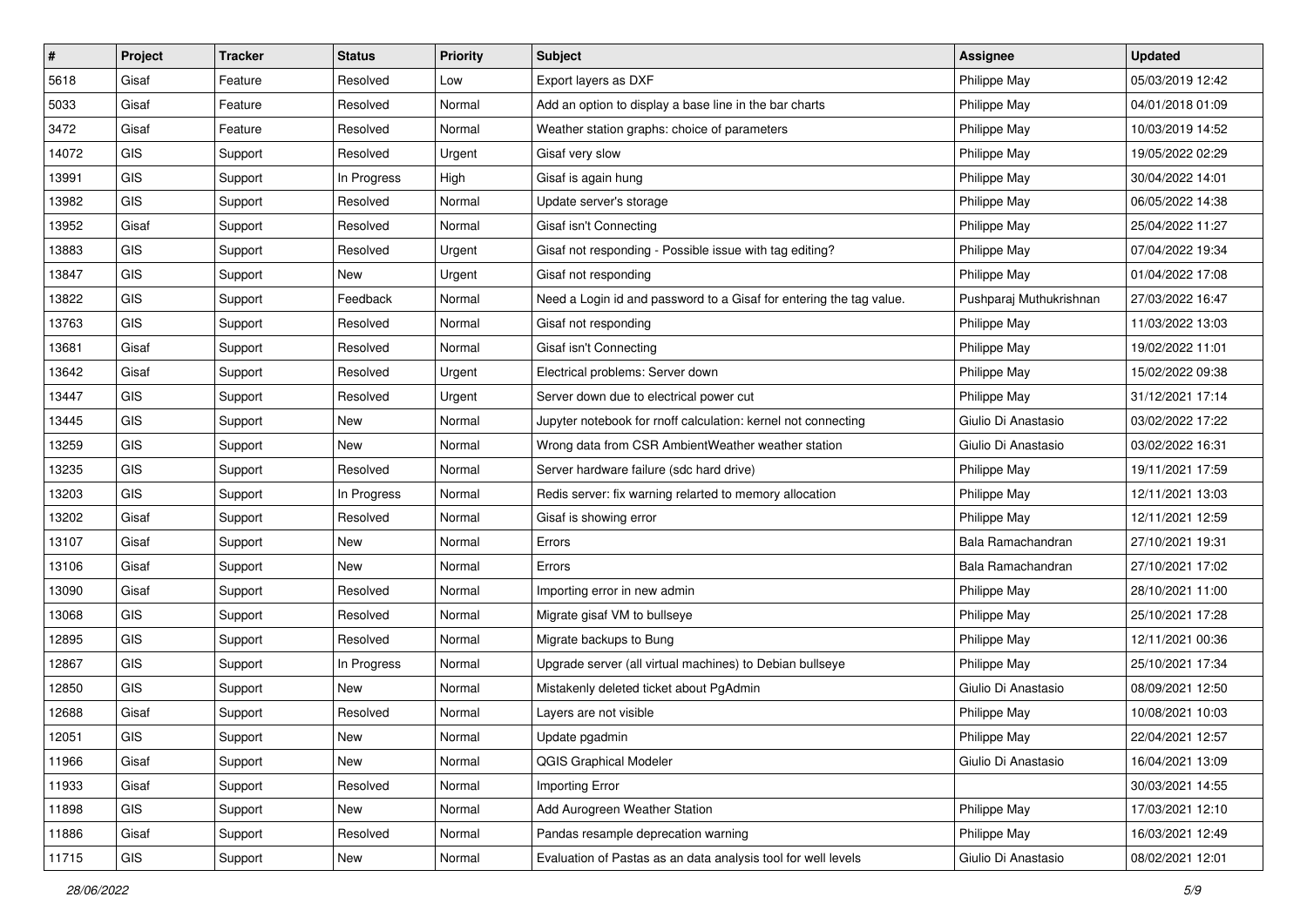| #     | Project    | <b>Tracker</b> | <b>Status</b> | Priority | <b>Subject</b>                                                                   | <b>Assignee</b>     | <b>Updated</b>   |
|-------|------------|----------------|---------------|----------|----------------------------------------------------------------------------------|---------------------|------------------|
| 11691 | Gisaf      | Support        | Resolved      | Normal   | Error on when importing geopackage                                               | Selvarani C         | 18/03/2021 11:28 |
| 11497 | <b>GIS</b> | Support        | New           | Normal   | Add log book information to raingauges, etc                                      | Giulio Di Anastasio | 21/12/2020 14:54 |
| 11457 | Gisaf      | Support        | Resolved      | Normal   | Building Shed and Retaining Walls are not showing in a map                       | Philippe May        | 14/12/2020 19:52 |
| 11262 | Gisaf      | Support        | Resolved      | Normal   | importing Error                                                                  |                     | 04/11/2020 14:49 |
| 11260 | Gisaf      | Support        | Resolved      | Normal   | Reconciliation is not happening                                                  |                     | 03/11/2020 11:32 |
| 11081 | Gisaf      | Support        | <b>New</b>    | Normal   | Gisaf doesn't allowed multiple reconciliation                                    | Philippe May        | 01/10/2020 15:00 |
| 11071 | Gisaf      | Support        | New           | Normal   | Reconciliation: cannot find some points                                          | Philippe May        | 01/10/2020 13:03 |
| 10693 | <b>GIS</b> | Support        | Resolved      | Normal   | Wrong geometry type for category R54                                             | Philippe May        | 30/07/2020 12:00 |
| 10364 | Gisaf      | Support        | <b>New</b>    | Normal   | Reconcile the reconciliations                                                    | Philippe May        | 17/06/2020 17:27 |
| 10322 | GIS        | Support        | New           | Normal   | Resume the basket imports, and review of the new admin baskets                   | Giulio Di Anastasio | 11/06/2020 17:17 |
| 10291 | <b>GIS</b> | Support        | In Progress   | Normal   | Vacuum DB at reboot                                                              | Philippe May        | 29/10/2021 11:44 |
| 10224 | Gisaf      | Support        | Resolved      | Normal   | Update gs.basemaps in Jupyter notebooks                                          | Philippe May        | 14/06/2021 16:15 |
| 10214 | Gisaf      | Support        | New           | Normal   | <b>Multiple Reconciliations</b>                                                  | Philippe May        | 27/05/2020 16:12 |
| 10153 | <b>GIS</b> | Support        | Resolved      | Normal   | Postgis access for Selvarani in QGis                                             | Philippe May        | 23/05/2020 12:05 |
| 9736  | <b>GIS</b> | Support        | New           | High     | Enter correct day and time of the measurements of the wells                      | Bala Ramachandran   | 18/02/2020 17:23 |
| 9592  | Gisaf      | Support        | Resolved      | Urgent   | Follow up migration                                                              | Philippe May        | 19/01/2020 13:42 |
| 9483  | Gisaf      | Support        | New           | Normal   | Performance: writing gpkg is slower than shapefiles                              | Philippe May        | 08/01/2020 11:15 |
| 9466  | Gisaf      | Support        | Resolved      | Normal   | Rename "altitude" to "elevation"                                                 | Philippe May        | 08/01/2020 11:27 |
| 9463  | <b>GIS</b> | Support        | Resolved      | Normal   | Setup a weather station in Kalpana                                               | Philippe May        | 02/11/2021 15:08 |
| 9292  | <b>GIS</b> | Support        | Resolved      | Normal   | Server upgrade to buster                                                         | Philippe May        | 13/11/2019 12:29 |
| 8787  | <b>GIS</b> | Support        | New           | Normal   | In Wastless P49 points are in text, we can't able to upload in gsaf              | Giulio Di Anastasio | 13/08/2019 17:10 |
| 8504  | GIS        | Support        | Resolved      | Normal   | Clean data from the weather station                                              | Philippe May        | 04/07/2019 17:05 |
| 8450  | GIS        | Support        | Resolved      | Normal   | Unable to Load Jupyter Lab                                                       | Philippe May        | 10/06/2019 15:52 |
| 8246  | <b>GIS</b> | Support        | Resolved      | Normal   | Server down?                                                                     | Philippe May        | 06/05/2019 15:45 |
| 7853  | <b>GIS</b> | Support        | New           | Normal   | Install OpenDroneMap and WebODM                                                  | Philippe May        | 09/05/2019 15:57 |
| 7795  | <b>GIS</b> | Support        | New           | Normal   | Open SOurce software tutorials on water management from youtube -<br>Hatari Labs | Pavneet Kaur        | 12/03/2019 16:33 |
| 7402  | GIS        | Support        | <b>New</b>    | Normal   | Integrate data from well probes                                                  | Philippe May        | 10/01/2019 11:12 |
| 7343  | GIS        | Support        | Resolved      | Normal   | Add layer for locations                                                          | Philippe May        | 02/02/2019 15:25 |
| 7161  | GIS        | Support        | In Progress   | Normal   | Setup remote backup                                                              | Philippe May        | 19/12/2018 10:14 |
| 7156  | GIS        | Support        | Resolved      | Normal   | Make server boot again                                                           | Philippe May        | 05/02/2019 11:13 |
| 7120  | GIS        | Support        | In Progress   | Normal   | High CPU usage on the server (dom0)                                              | Philippe May        | 26/02/2019 13:10 |
| 6990  | GIS        | Support        | Resolved      | Normal   | Create a VM for Notebooks                                                        | Philippe May        | 10/11/2018 15:57 |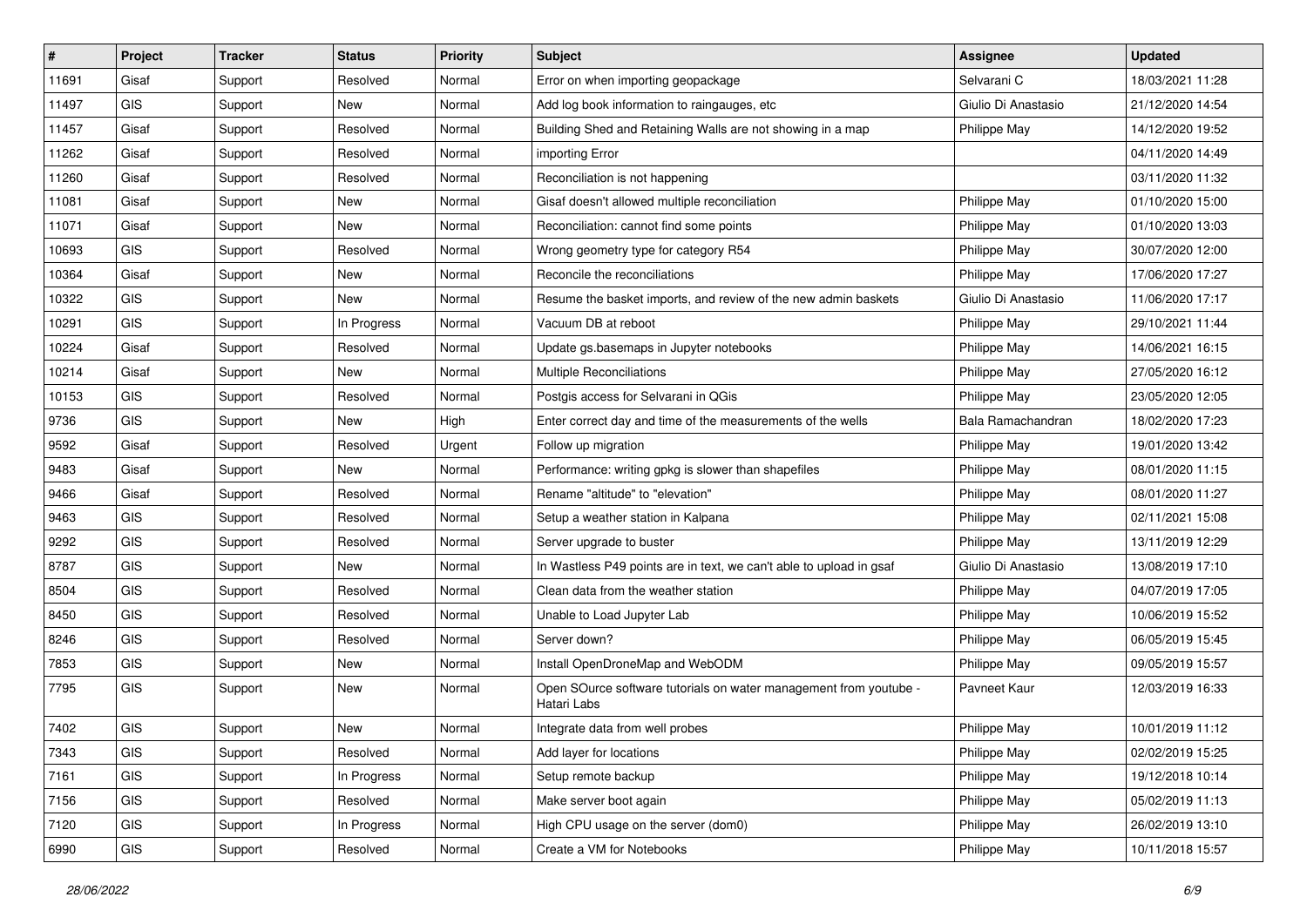| $\#$  | Project                                | <b>Tracker</b> | <b>Status</b> | <b>Priority</b> | Subject                                                                                    | Assignee            | <b>Updated</b>   |
|-------|----------------------------------------|----------------|---------------|-----------------|--------------------------------------------------------------------------------------------|---------------------|------------------|
| 6954  | <b>GIS</b>                             | Support        | Resolved      | Normal          | Create a VM for DB                                                                         | Philippe May        | 10/11/2018 16:02 |
| 6907  | Gisaf                                  | Support        | New           | Low             | Study alternative for TileServer                                                           | Philippe May        | 11/01/2020 11:45 |
| 6769  | <b>GIS</b>                             | Support        | In Progress   | Normal          | Issue in the DXF conversion                                                                | Pavneet Kaur        | 04/10/2018 15:00 |
| 6494  | <b>GIS</b>                             | Support        | Resolved      | Normal          | Add CC copyright on data                                                                   | Philippe May        | 31/08/2018 21:19 |
| 6077  | <b>GIS</b>                             | Support        | New           | Normal          | AC in office                                                                               |                     | 23/06/2018 13:05 |
| 6070  | Gisaf                                  | Support        | New           | Normal          | A survey of 3D GIS Models                                                                  | Pavneet Kaur        | 05/02/2019 12:47 |
| 3410  | <b>GIS</b>                             | Support        | Resolved      | High            | Map website to http://water.auroville.org.in                                               | Philippe May        | 27/12/2016 22:41 |
| 13992 | <b>GIS</b>                             | Documentation  | New           | Normal          | Units for Wind speed in automatic weather stations                                         | Giulio Di Anastasio | 30/04/2022 19:37 |
| 12077 | GIS                                    | Documentation  | New           | Normal          | Reorganize the Wiki                                                                        | Selvarani C         | 28/04/2021 17:39 |
| 11685 | <b>GIS</b>                             | Documentation  | New           | Normal          | Daily resampling of rainfall in CSR Weather Station - How is it calculated                 | Giulio Di Anastasio | 04/02/2021 11:14 |
| 11648 | Gisaf                                  | Documentation  | New           | Normal          | Styling categories                                                                         | Giulio Di Anastasio | 27/01/2021 16:02 |
| 11506 | <b>GIS</b>                             | Documentation  | New           | Normal          | Article on wells levels graphs                                                             | Philippe May        | 21/12/2020 16:41 |
| 11448 | <b>GIS</b>                             | Documentation  | New           | High            | Meaning of colors for wells in the map                                                     | Giulio Di Anastasio | 10/12/2020 11:34 |
| 10733 | <b>GIS</b>                             | Documentation  | New           | Normal          | Tags retained when the same geometry is replaced                                           |                     | 04/08/2020 16:16 |
| 10196 | <b>GIS</b>                             | Documentation  | New           | Normal          | Reconciliation of points in tables not at raw level.(Polygon,Line)                         | Giulio Di Anastasio | 26/05/2020 14:37 |
| 9735  | <b>GIS</b>                             | Documentation  | New           | Normal          | Disciplane farm well: wrong depth                                                          | Bala Ramachandran   | 18/02/2020 17:15 |
| 9552  | Gisaf                                  | Documentation  | Resolved      | Normal          | Weekly resampling - Starts on mondays                                                      | Philippe May        | 25/07/2020 17:12 |
| 9141  | <b>GIS</b>                             | Documentation  | New           | Normal          | AWS water supply data                                                                      |                     | 16/10/2019 12:52 |
| 8762  | <b>GIS</b>                             | Documentation  | New           | Normal          | Calculation of Run-off volume and Vegetation classification                                |                     | 05/08/2019 17:07 |
| 8070  | <b>GIS</b>                             | Documentation  | New           | Normal          | TIN based watershed models                                                                 |                     | 10/04/2019 15:31 |
| 7835  | <b>GIS</b>                             | Documentation  | Resolved      | Normal          | Adding and Using ESRI and other basemaps in QGIS.                                          | Debojyoti Mallick   | 06/03/2019 13:01 |
| 7813  | Gisaf                                  | Documentation  | Resolved      | Normal          | Including credits for ESRI basemap (Sat, Highways, Labels)                                 | Philippe May        | 05/03/2019 12:39 |
| 7762  | <b>GIS</b>                             | Documentation  | New           | Normal          | WEb resources for Open Drone Map                                                           | Giulio Di Anastasio | 25/02/2019 10:34 |
| 7645  | <b>GIS</b>                             | Documentation  | New           | Normal          | Documentation of health checks                                                             |                     | 18/02/2019 09:24 |
| 13115 | <b>GIS</b>                             | Task           | In Progress   | Urgent          | Server not working after power cut                                                         | Philippe May        | 29/10/2021 11:05 |
| 12288 | Geomatic<br>studio models<br>for Gisaf | Task           | Resolved      | Normal          | Wells water levels referenced to the mean sea level                                        | Giulio Di Anastasio | 08/06/2021 10:25 |
| 9127  | GIS                                    | Task           | Resolved      | Normal          | Cross check                                                                                | Bala Ramachandran   | 20/11/2019 12:32 |
| 9119  | GIS                                    | Task           | Resolved      | Normal          | Individual/community well data                                                             | Meera Natarajan     | 23/10/2019 11:16 |
| 8746  | GIS                                    | Task           | New           | Normal          | Updating and Standardizing Symbology and Color for features in the AV<br>Geomatics Portal. | Debojyoti Mallick   | 02/08/2019 16:08 |
| 8567  | GIS                                    | Task           | New           | Normal          | Delaunay 2D and 3D triangulation using catchment points and their<br>elevations            | Debojyoti Mallick   | 03/07/2019 11:44 |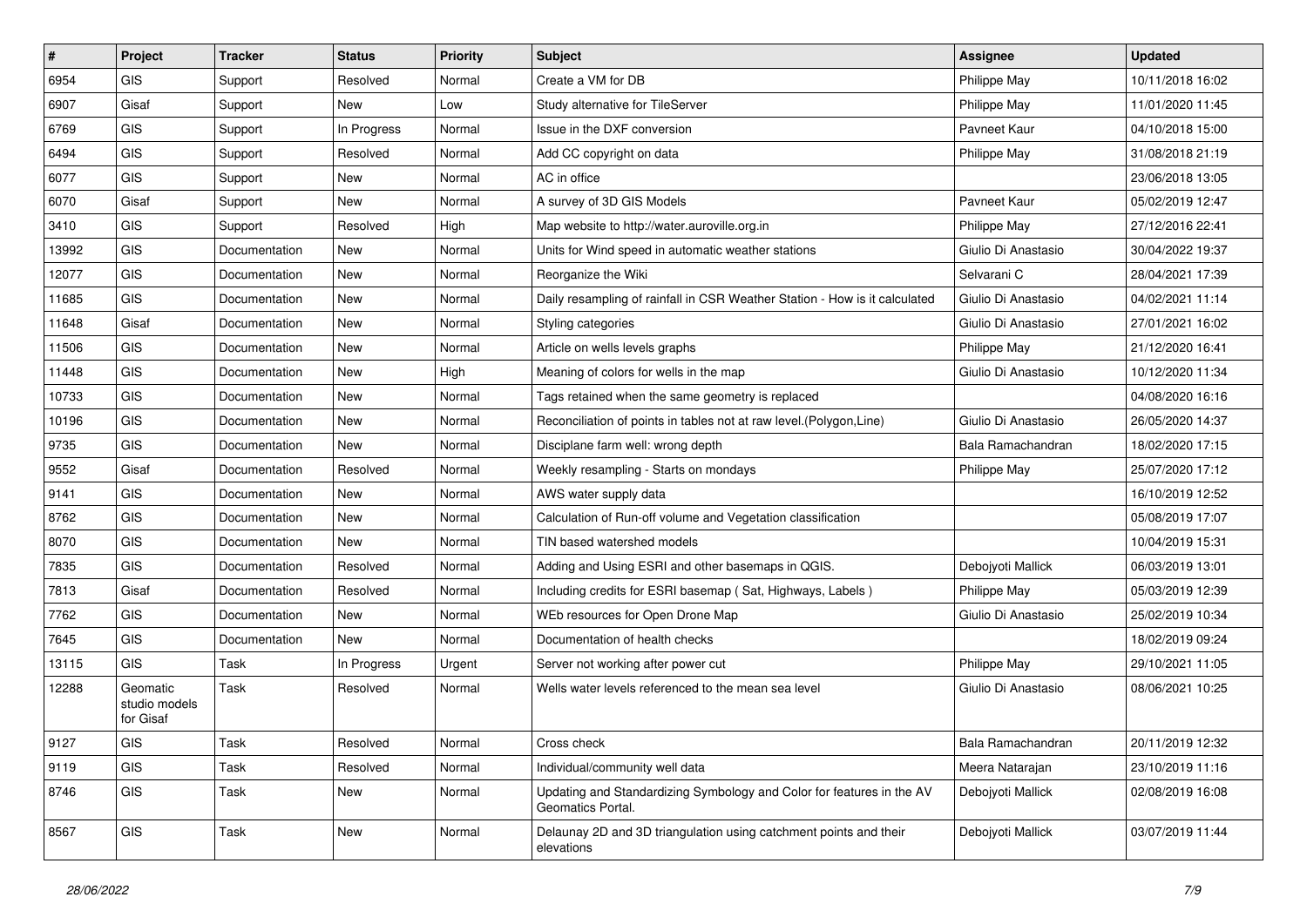| #    | Project                                | <b>Tracker</b> | <b>Status</b> | <b>Priority</b> | Subject                                                                                                              | Assignee                | <b>Updated</b>   |
|------|----------------------------------------|----------------|---------------|-----------------|----------------------------------------------------------------------------------------------------------------------|-------------------------|------------------|
| 8486 | GIS                                    | Task           | In Progress   | Normal          | Understanding how to generate a DSM (Digital Surface Model) or DEM<br>(Digital Elevation Model) using Survey Points. | Debojyoti Mallick       | 03/07/2019 11:44 |
| 8384 | GIS                                    | Task           | Feedback      | Normal          | Applying Topology Rules to Basins using QGIS 3.6.*                                                                   | Debojyoti Mallick       | 12/06/2019 16:43 |
| 8380 | GIS                                    | Task           | Feedback      | Normal          | Understanding Terrain Datasets for vector modelling of DTM using ArcGIS<br>concepts                                  | Debojyoti Mallick       | 07/06/2019 10:20 |
| 8303 | <b>GIS</b>                             | Task           | <b>New</b>    | High            | Health check up residential zone (Priority 1 list)                                                                   | Meera Natarajan         | 14/05/2019 11:29 |
| 8299 | GIS                                    | Task           | Resolved      | High            | Understanding The Things Network Fair Access Policy and Gateway<br>Limitations                                       | Deboivoti Mallick       | 27/05/2019 10:28 |
| 8287 | GIS                                    | Task           | Resolved      | Normal          | additional information to the template                                                                               | Meera Natarajan         | 24/05/2019 16:31 |
| 8096 | Geomatic<br>studio models<br>for Gisaf | Task           | Resolved      | Normal          | Creating a Gkpg/shp for elevation points in Basins with category as an<br>attribute                                  | Philippe May            | 24/05/2019 16:57 |
| 8016 | GIS                                    | Task           | <b>New</b>    | Normal          | Handling Exception in Python Scripts, Logging and Creating and<br>Publishing to a Git Repository                     | Debojyoti Mallick       | 03/05/2019 11:14 |
| 7984 | GIS                                    | Task           | Resolved      | Normal          | Understanding The Things Network and embedding it with Jupyter for Well<br>Data                                      | Debojyoti Mallick       | 29/03/2019 16:04 |
| 7936 | Geomatic<br>studio models<br>for Gisaf | Task           | Resolved      | Normal          | Add the wastewater type to the origin                                                                                | Philippe May            | 19/03/2019 23:56 |
| 7935 | Geomatic<br>studio models<br>for Gisaf | Task           | Resolved      | Normal          | Template components in order                                                                                         | Philippe May            | 20/03/2019 15:18 |
| 7913 | GIS                                    | Task           | New           | High            | Editing to be done in GISAF                                                                                          | Pavneet Kaur            | 15/03/2019 14:42 |
| 7858 | GIS                                    | Task           | <b>New</b>    | Normal          | Harvest data of wells to be entered in Gisaf                                                                         | Pavneet Kaur            | 08/03/2019 16:07 |
| 7857 | GIS                                    | Task           | New           | Normal          | Add new wells in gisaf                                                                                               | Pavneet Kaur            | 08/03/2019 16:06 |
| 7839 | GIS                                    | Task           | Resolved      | Normal          | Bush vs Bush Area - mismatch                                                                                         | Pushparaj Muthukrishnan | 23/03/2019 10:30 |
| 7836 | GIS                                    | Task           | <b>New</b>    | Normal          | Bobby well missing                                                                                                   | Pavneet Kaur            | 15/03/2019 15:04 |
| 7818 | GIS                                    | Task           | Resolved      | Normal          | Studying OGC services with Publish / Subscription for Open source forum.                                             | Debojyoti Mallick       | 29/03/2019 10:37 |
| 7814 | GIS                                    | Task           | Resolved      | Normal          | RTK coordinates of Drone targets                                                                                     | Pushparaj Muthukrishnan | 03/05/2019 11:35 |
| 7789 | <b>GIS</b>                             | Task           | New           | Normal          | Cross check Johnny's well id 54 EGB007 - DEPTH is not correct in Harvest<br>data                                     | Giulio Di Anastasio     | 27/02/2019 16:58 |
| 7786 | GIS                                    | Task           | Resolved      | Low             | To take a photo of Boundary Stone and position                                                                       | Pushparaj Muthukrishnan | 03/05/2019 11:36 |
| 7784 | GIS                                    | Task           | Resolved      | Immediate       | In Invocation Unpaved road is missing in gisaf                                                                       | Pushparaj Muthukrishnan | 23/03/2019 10:32 |
| 7778 | GIS                                    | Task           | Resolved      | Normal          | To fines the survey work in Sukhavati Community by 09/03/2019                                                        | Pushparaj Muthukrishnan | 03/05/2019 11:37 |
| 7746 | GIS                                    | Task           | New           | High            | Sacred Groves well                                                                                                   | Bala Ramachandran       | 05/03/2019 11:32 |
| 7734 | GIS                                    | Task           | New           | Normal          | Start surveying in Sukhavati                                                                                         | Ramkumar Sekar          | 25/02/2019 17:49 |
| 7732 | GIS                                    | Task           | Resolved      | Urgent          | Water level in Angad's well                                                                                          | Bala Ramachandran       | 23/02/2019 11:11 |